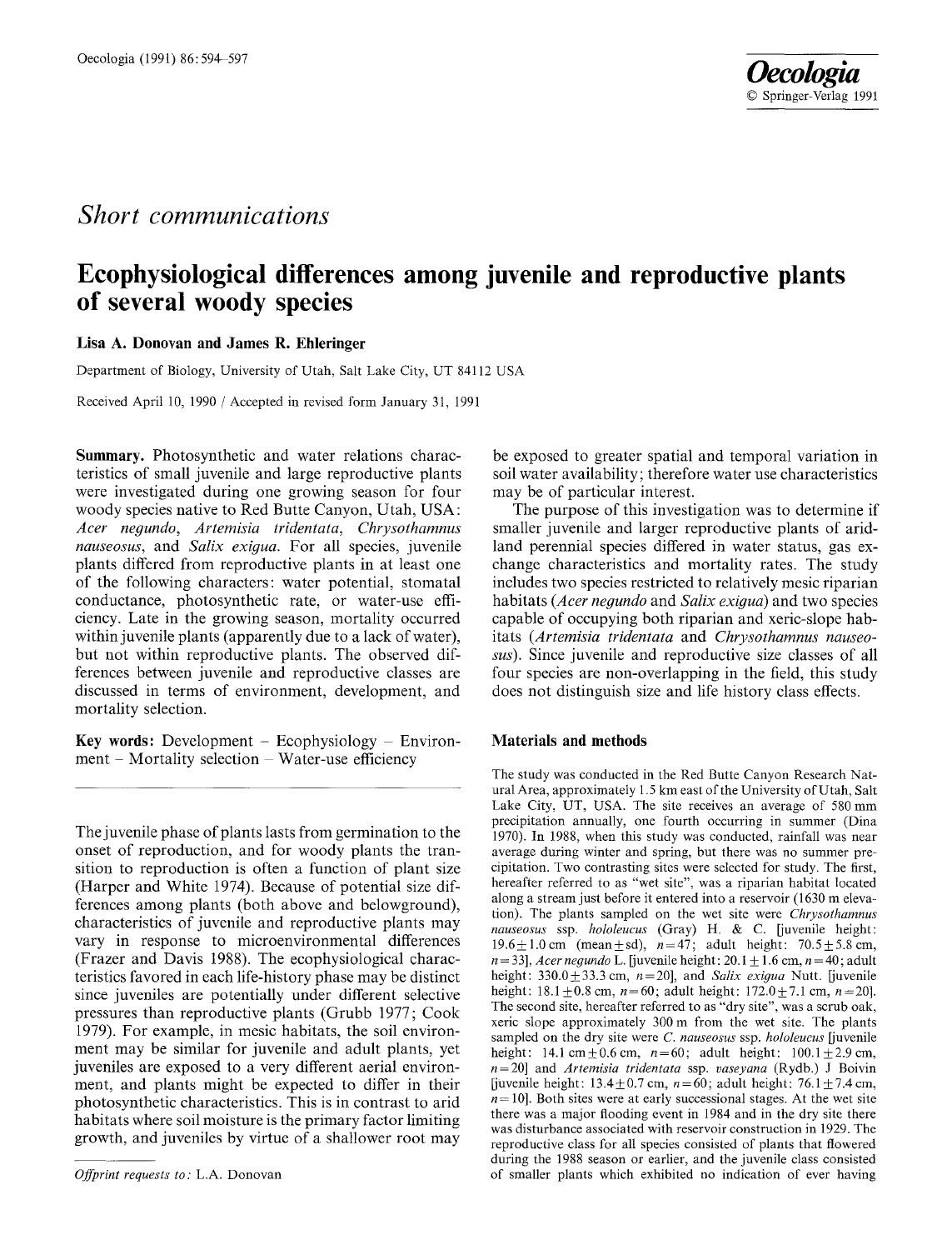flowered. For *S. exigua,* juvenile plants were first-year seedlings; for all other species juveniles were greater than one-year old (as indicated by morphology).

Plants were randomly selected for water relations and gas exchange measurements. Diurnal courses of xylem pressure potential  $(\psi)$  were measured on branches with a pressure chamber (PMS Instruments, Corvallis, OR). Diurnal courses of stomatal conductance (g) and net photosynthesis (A) for *C. nauseosus, A. tridentata,*  and *S. exigua* were measured on intact branches with a portable gas exchange system (LI-6200, Li-Cor Inc., Lincoln, NE). Leaf areas were determined with a Li-Cor 3100 area meter (Li-Cor Inc., Lincoln, NE). Instantaneous water-use efficiency  $(A/E)$ , the molar ratio of carbon gain (A) to transpirational water loss (E), was calculated from maximum gas exchange rates, using leaf temperature inside chamber and absolute humidity of air outside chamber to calculate the leaf-to-air vapor pressure deficit. Stomatal conductance of *A. negundo* was measured on intact leaves with a steady state porometer (LI-1600, Li-Cor Inc., Lincoln, NE).

Measurements of  $\psi$ , g and A were conducted in early July, approximately one month into a drought which persisted throughout the summer. Also during early July, leaves were sampled from all plants on the dry site and from selected plants on the wet site, for carbon isotope discrimination  $(\Delta)$ . Leaf  $\Delta$  is related to the long-term intercellular CO<sub>2</sub> concentration and has been correlated with long-term A/E (Farquhar et al. 1989). Carbon isotopic composition ratios was measured on dried, ground leaf samples using an in-vial combustion with cupric oxide and silver foil (Ehleringer and Osmond 1989). The isotopic composition was measured on an isotope ratio mass spectrometer (delta E, Finnigan MAT, San Jose, CA). Carbon isotope ratios ( $\delta^{13}$  C) were calculated from isotope compositions, relative to the PDB standard. These isotope ratios were then converted to carbon isotope discrimination  $(\Delta)$  values, using an atmospheric carbon dioxide value of  $-8\%$  (Farquhar et al. 1989). After the physiological measurements and leaf collections for  $\Delta$ , survival was monitored for all plants through the remainder of the growing season.

An approximate t-test was used for juvenile and reproductive class comparisons of  $\psi$ , g, A, and A/E, and a standard t-test was used for comparisons of A values (Sokal and Rohlf 1981). Comparisons are reported as significant when  $p < 0.05$ .

#### **Results and discussion**

Plants in both juvenile and reproductive classes had the least negative water potentials at predawn, and water potentials declined until midday and remained low throughout the afternoon. Significant differences between juvenile and reproductive classes that occurred at predawn were generally consistent throughout the day. As such, predawn values are presented for class comparisons (Fig. 1). Predawn  $\psi$  was significantly more negative for juveniles as compared to reproductive plants for *C. nauseosus* and *A. tridentata* at the dry site, and for *A. negundo* at the wet site. However, juveniles of *C. nauseosus* and *S. exigua* were not significantly different from reproductive plants at the wet site.

Maximum values of g and A were used to compare the juvenile and reproductive classes in each species (Fig. 1). For diurnal courses, we observed that maximum gas exchange activity occurred at mid morning and then activity declined through the remainder of the day (data not shown). The juveniles of both *A. tridentata* and *A. negundo* had lower g values than reproductive plants. Photosynthetic rates were also lower in juveniles of *A. tridentata* (photosynthetic data were not collected for

*A. negundo).* On the dry site, juveniles of *C. nauseosus*  had lower A values than reproductive plants, but g values were not significantly different. On the wet site, juvenile and reproductive plants of *C. nauseosus* had equivalent A values, but g values for juveniles were significantly higher. In *S. exigua,* there were no significant differences in A or g values between classes. The instantaneous A/E of juveniles was significantly lower than that of the reproductive class for *S. exigua* and *C. nauseosus* (wet site) (Table 1). Instantaneous A/E of the juvenile class of *A. tridentata* was significantly higher than that of the reproductive class.

Carbon isotope discrimination values for leaves of *C. nauseosus* and *S. exigua* at the wet site were significantly higher for juvenile than for reproductive plants. These results suggest that long term A/E was lower in juvenile than in reproductive plants for these species (Farquhar et al. 1989), and are consistent with the observed significant differences in instantaneous A/E (Table 1). There was a negative correlation between mean  $A/E$  and mean  $\Delta$  for all classes and species (data from Table 1) ( $r = -0.62$ ,  $p = 0.10$ , df = 6).



Fig. 1. Predawn water potentials (MPa), stomatal conductance (mol  $m^{-2}$  s<sup>-1</sup>), and photosynthesis ( $\mu$ mol m<sup>-2</sup> s<sup>-1</sup>) of juvenile (J) and reproductive (R) classes of *Chrysothamnus nauseosus, Artemisia tridentata, Acer negundo* and *Salix exigua* at wet and dry sites. Bars indicate the average and standard errors for each variable,  $n = 10$ for each bar. An \* over a pair of bars indicates a comparison of J and R classes with an approximate t-test that was significant at  $p < 0.05$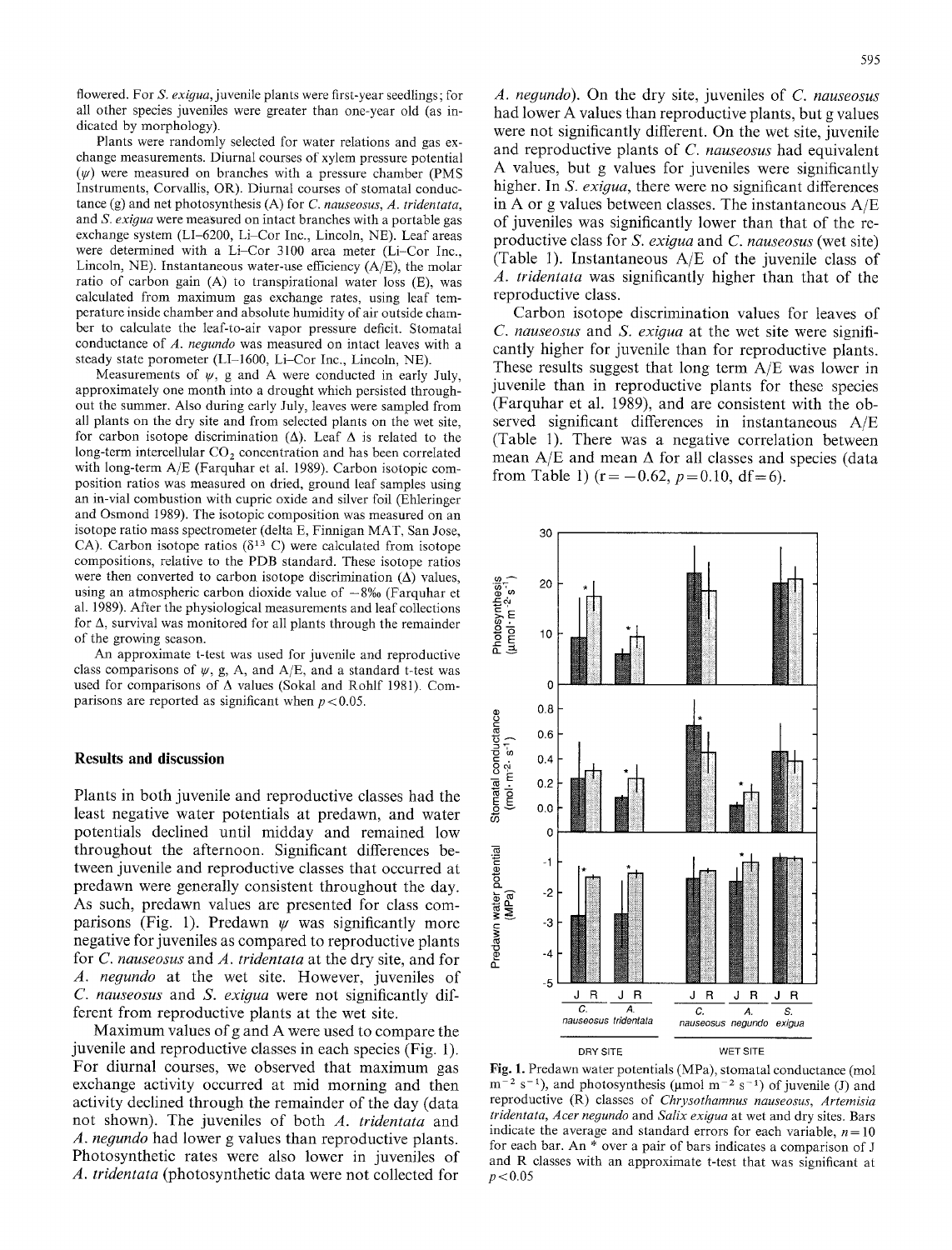|                         |        | Δ<br>$(\%0)$                                                 | A/E<br>(mmol/mol)                            | %mortality        |
|-------------------------|--------|--------------------------------------------------------------|----------------------------------------------|-------------------|
| Dry site                |        |                                                              |                                              |                   |
| Chrysothamnus nauseosus | J<br>R | $20.59 \pm 1.33$ (46) ns<br>$20.01 \pm 0.75$ (10)            | $1.12 + 0.78$ (10) ns<br>$1.46 + 0.12(10)$   | 47 [60]<br>0 [20] |
| Artemisia tridentata    | J<br>R | $20.44 \pm 1.01$ (58) ns<br>$20.17 \pm 0.82$ (10)            | $2.00 + 0.61(9)^*$<br>$1.21 \pm 0.35$ (5)    | 10 [60]<br>0 [20] |
| Wet site                |        |                                                              |                                              |                   |
| Chrysothamnus nauseosus | J<br>R | $21.89 \pm 1.20$ (16) <sup>**</sup><br>$20.13 \pm 1.74$ (13) | $0.94 \pm 0.37$ (16)*<br>$1.39 + 0.52$ (14)  | 6 [47]<br>0 [33]  |
| Acer negundo            | J<br>R | $19.56 \pm 0.93$ (37) ns<br>$19.15 + 1.45(10)$               |                                              | 45 [40]<br>0 [20] |
| Salix exigua            | J<br>R | $20.93 + 0.86$ (9)**<br>$19.73 + 0.41(9)$                    | $1.41 + 0.28$ (10)**<br>$2.10 \pm 0.28$ (10) | 20 [60]<br>0 [20] |

*C. nauseosus* at the dry site exhibited no difference in either  $\Delta$  or A/E between juvenile and reproductive classes (Table 1). However, there was a large range of  $\Delta$  values (15.5 to 23.7%o) especially when compared to field values published for other species (Farquhar et al. 1989). Individuals of this species also had the highest juvenile mortality rate (Table 1). When juvenile plants were grouped by whether or not they survived the summer drought, the surviving juveniles had significantly higher  $\Delta$  values (21.04+1.20, n=21) than non-surviving juveniles (20.01 + 1.20,  $n = 23$ ). The  $\Delta$  value for surviving juveniles was also significantly higher than the  $\Delta$  observed in reproductive plants  $(20.01 \pm 0.75, n = 10)$ . There were no significant differences in  $\Delta$  between surviving and non-surviving juveniles for the other species.

Up to 47% mortality occurred in the juvenile class of each species in late July and August (Table 1). Juvenile mortality was attributed to lack of water because plants desiccated without visible signs of herbivory or nutrient deficiency. There was no mortality in the reproductive class of any species (Table 1). In general, species that exhibited the highest juvenile mortality were those in which the juveniles had lower water potentials than the reproductive plants at mid season, and species that exhibited the lowest juvenile mortality were those in which there had been no difference in water potential between classes.

Since size was a main feature defining the two lifehistory classes, it is important to consider whether variation in size was related to the patterns for characteristics within and between classes. Surprisingly, for those comparisons where classes were significantly different for  $\psi$ , A, g, A/E, and/or  $\Delta$  (Fig. 1 & Table 1), there were no significant correlations between plant height and the particular character within each of the classes. However, differences between classes were probably related to differences in size and hence microenvironment, especially soil moisture. Previous investigations have shown that plants adjust water potential, conductance, and wateruse efficiency in response to soil moisture availability (Passioura 1982, Toft et al. 1989). Frazer and Davis (1988) found differences in seedling and adult water potentials as a function of rooting depth and soil mois-

ture. In our study soil moisture content for both sites was highest in the spring from the winter recharge and declined as moisture was lost from the shallower layers by transpiration and evaporation. As such, differences in rooting depths of juvenile and reproductive plants may be sufficient to explain the observed differences in water potentials and related parameters.

Recent studies indicate that in addition to environmental variance, there are developmental and genetic variance components to water use characters (Parker and Pallardy 1985; Davis and Mooney 1986; Farris 1988; Hubick et al. 1988; Martin et al. 1989; Monson and Grant 1989). It is important to consider whether or not developmental shifts and/or mortality selection could contribute to the variation observed in this study. Developmental differences would occur when juvenile and reproductive plants have different water relations even when experiencing the same external environment. In this study, developmental variation in A/E was suggested by patterns for *C. nauseosus* (wet site) and *S. exigua* (wet site); juveniles had the same water potential as reproductive plants, but a lower  $A/E$  and a higher  $\Delta$ . Mortality selection occurs when a character of an individual is correlated with its survival probability (Endler 1986), and in this study mortality paralleled differences in longterm  $A/E$  (as estimated by  $\Delta$ ) for *C. nauseosus* juveniles at the dry site. Early season  $\Delta$  values were significantly higher for survivors as compared to those that died. If the variation in  $\Delta$  was entirely due to environment, e.g. plants responded to drier microsites by becoming more water-use efficient, then the observed mortality would be random with respect to genotype. However, there may also be genetic variance for  $\Delta$  (Farquhar et al. 1989), in which case the observed mortality could be differentially removing genotypes during the juvenile phase and contributing to differences between juvenile and reproductive classes.

In habitats where water can be limiting, a lower  $A/E$ is expected in plants that experience short-term droughts and/or competitive situations, whereas a higher A/E is thought to be favored in plants that experience long-term droughts and/or the absence of competition for water (Cohen 1970; Passioura 1982; Cowan 1982). To extend